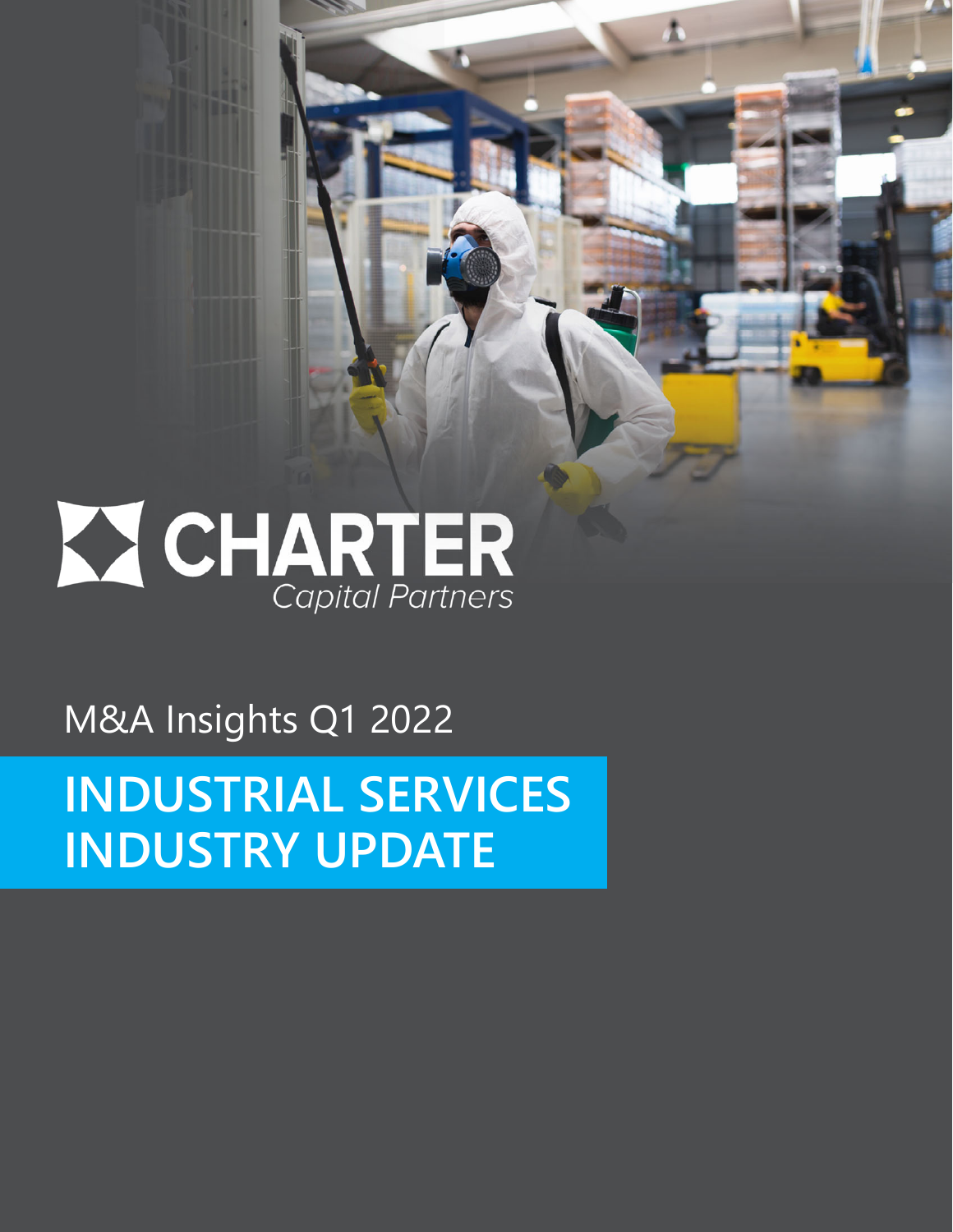# INDUSTRIAL SERVICES INDUSTRY UPDATE **Industrial Services M&A Insights**

#### **Q2 2022: M&A Market Holds Strong Through Equity Market Uncertainty**

The number of industrial services transactions in a quarter rose to a new highwater mark (again) in Q1 2022, with 76 transactions – a 12% increase over Q1 2021. The increase in transaction count was driven primarily by an increase in strategic buyer activity, with continued activity from serial acquirers including Brightview, Republic Services, and Casella Waste Systems. Facility and field services drove the majority of M&A volume, accounting for more than 60% of total transactions. We also observed a rise in M&A activity within the landscaping and waste management markets.

#### **Charter Advises Advanced Service Solutions on Sale to Powerhouse**



Founded in in 2007, Advanced Service Solutions is a leading asset-light provider of snow and ice management, interior property management, landscaping, and lot sweeping and maintenance, providing facilities services to more than 200 customers and 3,700 sites annually across all 50 states. Powerhouse is a provider of national construction services, facility maintenance, and rollouts and is a portfolio company of Lincolnshire Management. Charter principals served as exclusive M&A advisor to Advanced Service Solutions.

**"Global inflationary pressures are impacting all of us and we expect it to further accelerate in half two and continue into the medium-term"**

*Dominic Blakemore CEO, Compass Group*

#### **Key Takeaways**

- **Although there are significant** macroeconomic headwinds in the broader market, M&A in the industrial services space continues to remain strong
- **Private equity-owned platforms** remain excited about add-on acquisitions and are pursuing them aggressively
- As price and wage inflation continues, there is a renewed focus on integrated facilities management platforms, which are able to increasingly realize scale and efficiencies



**Environmental Services Waste Management** 

*Source: Wall Street Research, Capital IQ, SEC Filings*

#### 54 35 <sup>54</sup> <sup>62</sup> 68 68 <sup>64</sup> 69 76 Q1 2020 Q2 2020 Q3 2020 Q4 2020 Q1 2021 Q2 2021 Q3 2021 Q4 2021 Q1 2022 Strategic Private Equity Hybrid



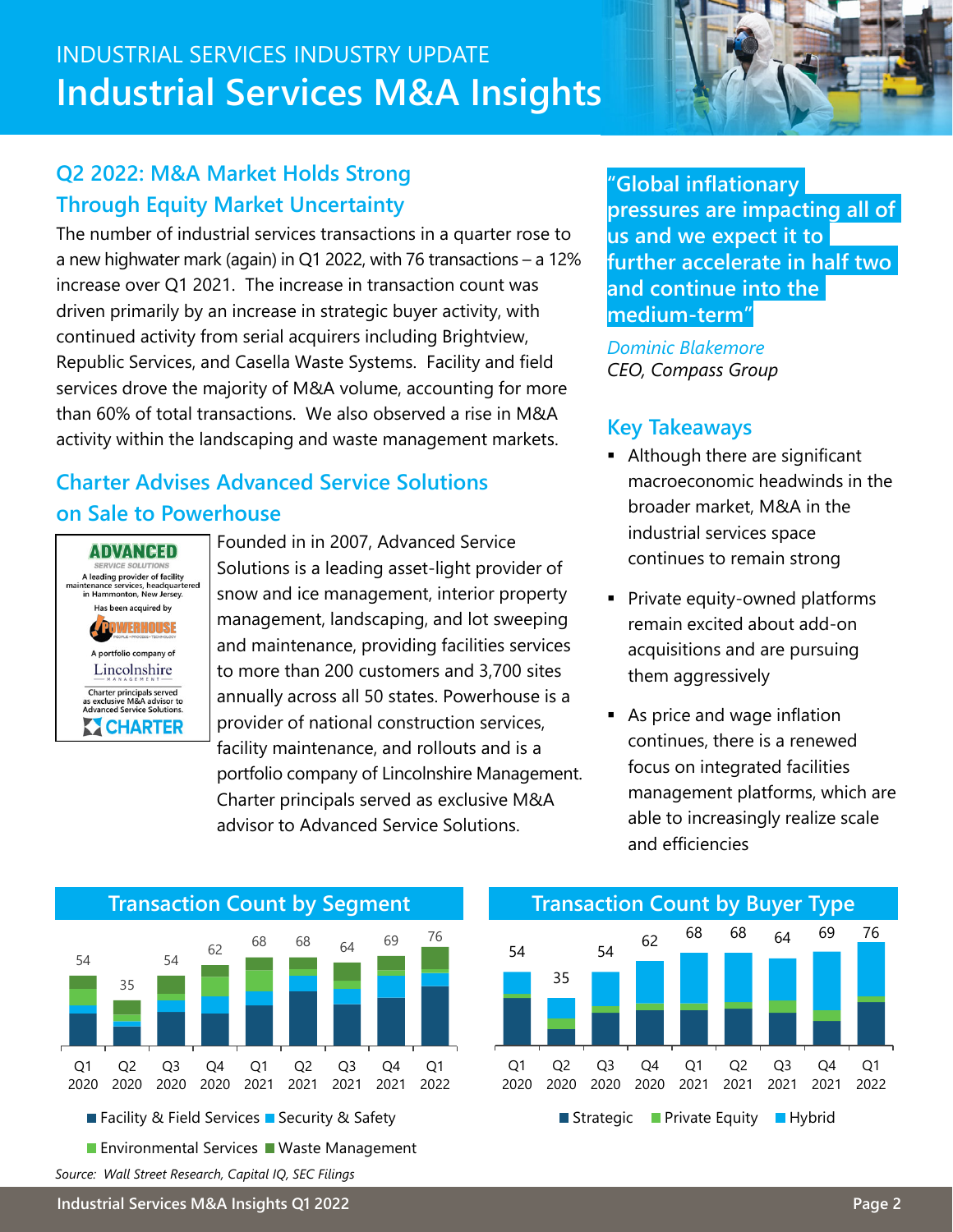

**Private equity platform M&A activity drives a significant portion of all industrial services M&A activity.**

| <b>Most Active Private Equity Platforms</b> |                                  |                          |                      |                                                                   |  |
|---------------------------------------------|----------------------------------|--------------------------|----------------------|-------------------------------------------------------------------|--|
| <b>Platform</b>                             | Ownership                        | <b>LTM Deal</b><br>Count | <b>Segment</b>       | <b>Recent Transactions</b>                                        |  |
|                                             |                                  |                          | Facility &           | 2/24/22 - Contract Sweeping Service (Milpitas, CA)                |  |
|                                             | <b>WARBURG PINCUS</b>            | 15                       | Field                | $2/16/22 - A-1$ Stripping (Newark, DE)                            |  |
|                                             |                                  |                          | <b>Services</b>      | 2/8/22 - Elite Maintenance Services (Charlotte, NC)               |  |
|                                             |                                  |                          |                      | 3/24/22 - Choice Security Services (Lancaster, PA)                |  |
| <b>PYE</b> · BARKER                         | ALTAS                            | 12                       | Security &<br>Safety | 2/17/22 - Matson Alarma (Fresno, CA)                              |  |
|                                             | <b>PARTNERS</b>                  |                          |                      | 12/30/21 - Northwest Fire Suppression (Beaverton, OR)             |  |
|                                             |                                  |                          | Facility &           | 2/11/22 - Integrity Tree Care (Portland, OR)                      |  |
|                                             | Apax.                            | 11                       | <b>Field</b>         | 2/1/22 - Lueders (Medfield, MA)                                   |  |
|                                             |                                  |                          | <b>Services</b>      | 1/17/22 - Bozeman Tree, Lawn, & Pest (Bozeman, MT)                |  |
| 4725                                        |                                  |                          | Waste                | 3/28/22 - Junroll Services (South Bend, IN)                       |  |
| KESHORF                                     | <b>O</b> MACQUARIE               | 8                        | Manage-              | 1/4/22 – Liberty Waste (Rock Hill, SC)                            |  |
| <b>lecycling Systems</b>                    |                                  |                          | ment                 | 12/13/22 - Johnson County Refuse (North Liberty, IA)              |  |
|                                             |                                  |                          | Waste                | 3/8/22 - Pinnacle Waste (Goldston, NC)                            |  |
|                                             | WARREN<br><b>EQUITY PARTNERS</b> | 6                        | Manage-              | 3/8/22 - Triad Waste (Sanford, NC)                                |  |
|                                             |                                  |                          | ment                 | 1/5/22 - Discount Dumpsters & Dumpstars (Clayton NC; Raleigh, NC) |  |

**Key Private Equity Activity**

| <b>Key Private</b>                                      |  | Target:      |                                        | <b>Cal Micro Recycling</b>                      | WATTERSON                                       |
|---------------------------------------------------------|--|--------------|----------------------------------------|-------------------------------------------------|-------------------------------------------------|
| <b>Equity</b><br><b>Platform</b><br><b>Acquisitions</b> |  | Acquirer(s): | GALLANT<br>CAPITAL                     | <b>TIDEROCK</b><br><b>CLDINGS</b>               | $\prod$ ighview                                 |
|                                                         |  | Date:        | 2/22/2022                              | 2/9/2022                                        | 1/4/2022                                        |
|                                                         |  |              |                                        |                                                 |                                                 |
| <b>Key Private</b>                                      |  | Target:      | C I V C<br><b>SPECÍALIZED</b>          | Market Sq.<br>PLAAM<br><b>CLEAN WATER WORKS</b> | <b>BLUEPOINT</b><br>Capital Partners<br>FLSADER |
| <b>Equity</b><br><b>Platform</b><br><b>Exits</b>        |  | Acquirer:    | Berkshire<br>Partners<br><b>RPHAGE</b> | <b>CAPITAL</b>                                  | FIRE & SECURITY                                 |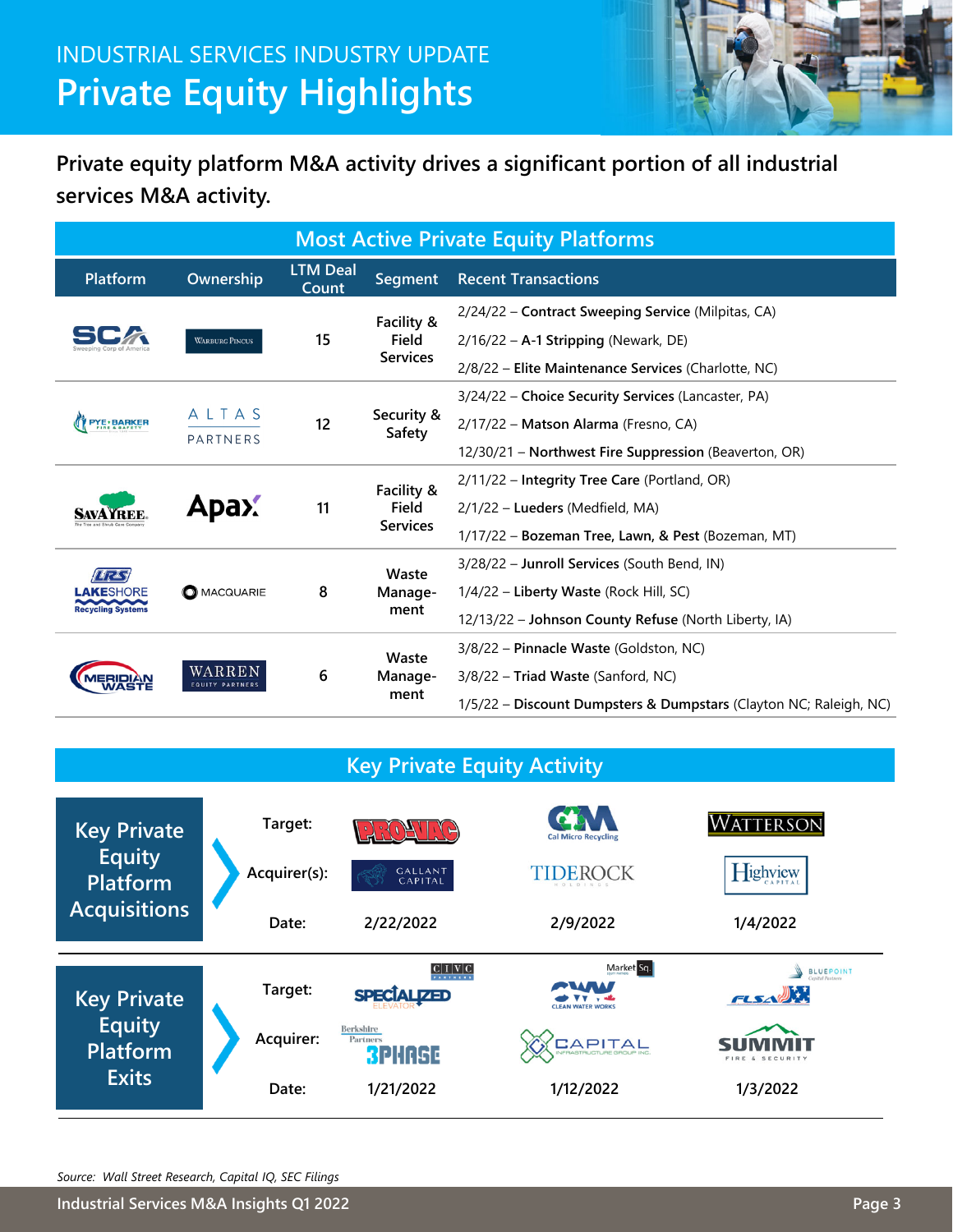# INDUSTRIAL SERVICES INDUSTRY UPDATE **Key Deals Spotlight**



#### **GDI Integrated Facility Services Acquires IH Services**





**GDI Integrated Facility Services ("GDI")**, a leading commercial facilities services provider in Canada and the U.S., acquired **IH Services Incorporated ("IH Services")** in January of 2022. IH Services, with close to 8,000 employees and nearly \$200 million in annual sales, is one of the largest janitorial service providers in the southeastern U.S. IH Services' current management team will continue to operate the business and will become GDI's regional leadership team covering the southeastern portion of the U.S. Claude Bigras, President and CEO of GDI, expects the acquisition to contribute to GDI's long term margin objectives as best practices are shared, and operating efficiencies are realized. Read more a[bout this deal online](https://www.prnewswire.com/news-releases/gdi-integrated-facility-services-inc-announces-acquisition-of-ih-services-inc-301453677.html)

#### **OnPoint Group (Harvest Partners) Acquires C&M Garage Doors**



**OnPoint Group ("OnPoint")**, through its portfolio company, Miner, has acquired **C&M Garage Doors ("C&M")** in January of 2022. OnPoint is owned by **Harvest Partner**, a private equity firm based in New York. C&M, headquartered in Nevada, is a loading dock and commercial door sales and services company. The acquisition expands Miner's footprint across the Las Vegas area, one of the fastest growing markets. C&M Garage Doors' expertise in critical access products, like gates, is expected to strengthen Miner's ability to meet residential and commercial customer needs. [Read more about this deal online](https://www.businesswire.com/news/home/20220118005908/en/Miner-Limited-an-OnPoint-Group-Company-Acquires-CM-Garage-Doors)

#### **Zone Climate Services (Wind Point Partners) Acquires Smart Scare (Audax Group)**



WIND POINT PARTNERS



care

**Zone Climate Services ("Zone")**, a provider of refrigeration and HVAC services, acquired **Smart Care Equipment Solutions ("Smart Care")** in March of 2022. Zone is owned by **Wind Point Partners ("Wind Point")**, a Chicago based private equity firm. Smart Care, headquartered in Minneapolis, is a leading provider of commercial kitchen equipment maintenance services. Working in partnership with **Audax Group**, Smart Care completed 14 add-on acquisitions and now, has around 1,400 employees completing 350,000 services annually. Henry Lees-Buckley, CEO of Zone, will become the new CEO of the combined entity which will be rebranded to Smart Care Climate Solutions. The new entity will now operate in all 50 states[. Read more about this deal online](https://smartcaresolutions.com/zone-climate-services-acquires-smart-care-equipment-solutions/)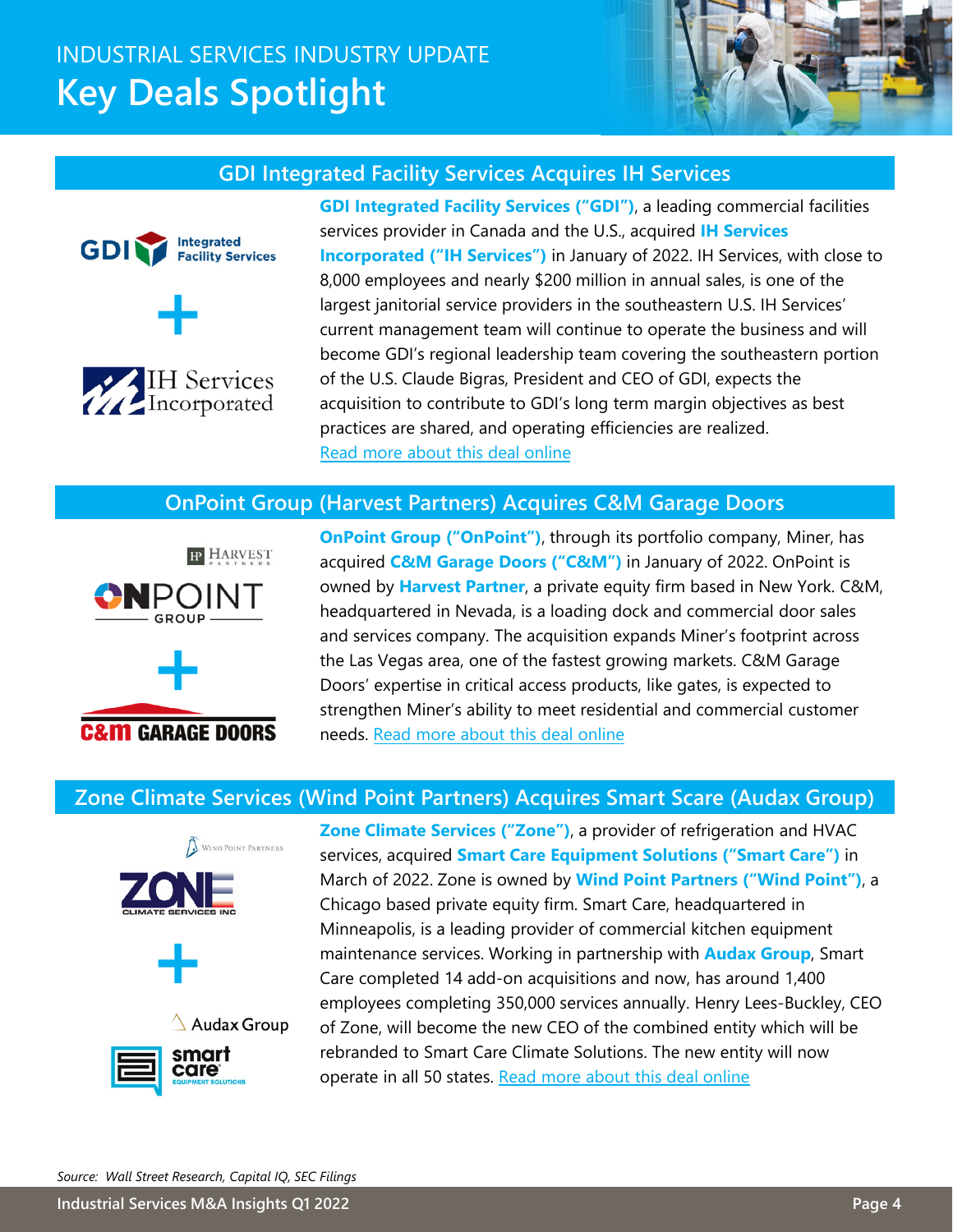# INDUSTRIAL SERVICES INDUSTRY UPDATE **Public Valuation Trends**



**Market chop continued from Q4 2021 into Q1 2022, with expectations of further uncertainty through 2022, on inflation and rate concerns.**



**Rolling EV/EBITDA by Segment**



*Note: One-year rolling EV/EBITDA chart excludes negative EV/EBITDA calculations Source: Wall Street Research, Capital IQ, SEC Filings*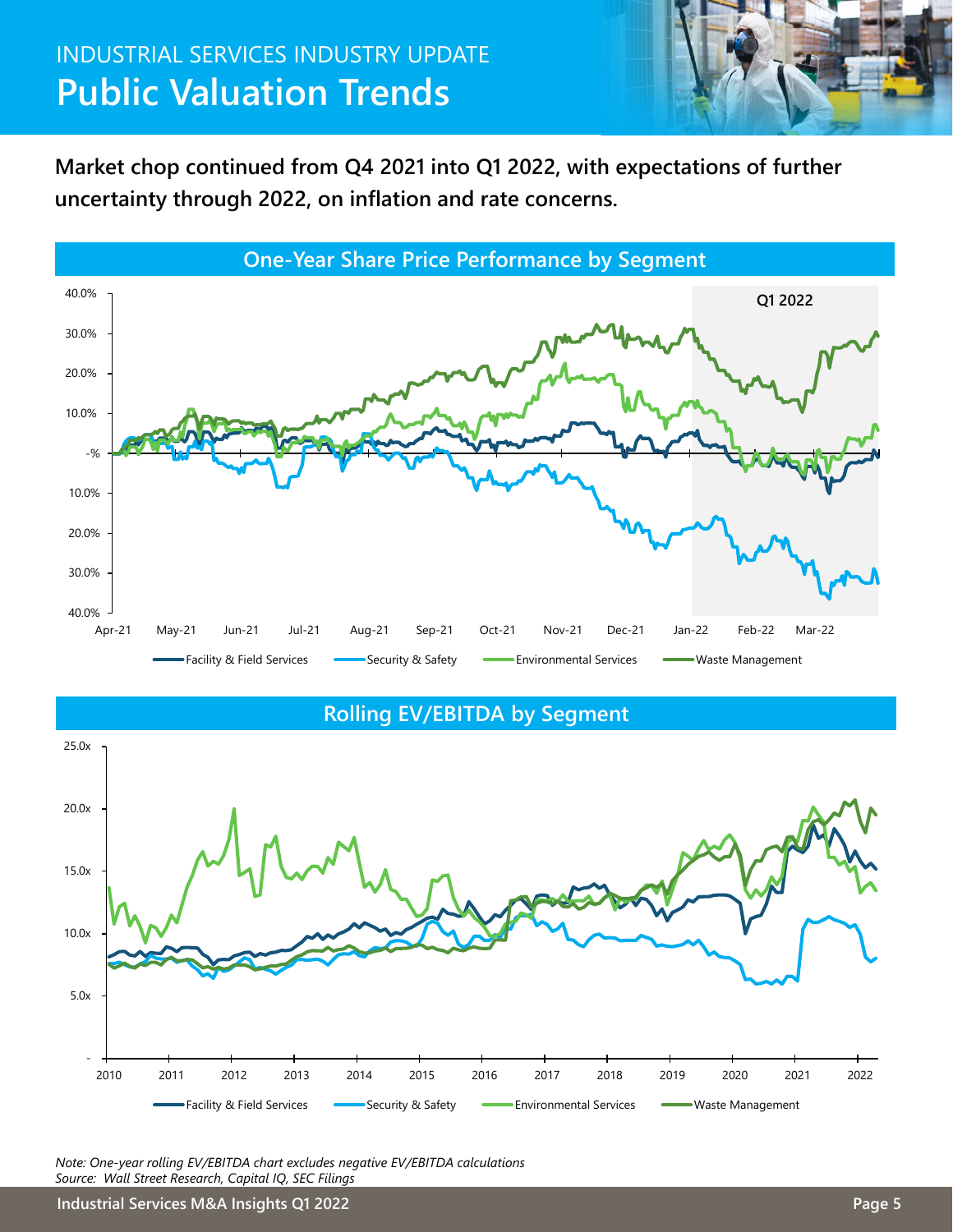# INDUSTRIAL SERVICES INDUSTRY UPDATE **Public Trading Data**



#### **Operating Statistics**

|                                      | <b>LTM Revenues</b> |           |       | <b>LTM EBITDA</b> |                  |         | <b>LTM Net Income</b> | <b>LTM Capex</b> |         | Debt / |                       | Net Debt /    |
|--------------------------------------|---------------------|-----------|-------|-------------------|------------------|---------|-----------------------|------------------|---------|--------|-----------------------|---------------|
|                                      | \$(M)               | 3 yr CAGR | \$(M) |                   | Margin 3 yr CAGR | $$$ (M) | Margin                | $$$ (M)          | % Sales |        | <b>EBITDA</b> Capital | <b>EBITDA</b> |
| <b>Facility &amp; Field Services</b> |                     |           |       |                   |                  |         |                       |                  |         |        |                       |               |
| <b>ABM Industries</b>                | \$6,672             | $(1.1\%)$ | \$470 | 7.0%              | 16.2%            | \$128   | 1.9%                  | \$37             | 0.6%    | 2.1x   | 41.0%                 | 2.5x          |
| Aramark                              | 14,341              | (8.5%)    | 1,072 | 7.5%              | $(8.6\%)$        | 146     | 1.0%                  | 433              | 3.0%    | 5.3x   | 73.7%                 | 7.6x          |
| <b>BrightView Holdings</b>           | 2,651               | 2.8%      | 251   | 9.5%              | 0.6%             | 40      | 1.5%                  | 98               | 3.7%    | 4.6x   | 52.0%                 | 5.4x          |
| Cintas                               | 7,615               | 3.2%      | 1,831 | 24.0%             | 9.3%             | 1,203   | 15.8%                 | 209              | 2.7%    | 1.6x   | 48.3%                 | 1.7x          |
| Compass Group                        | 28,659              | (7.8%)    | 1,890 | 6.6%              | (12.2%)          | 1,003   | 3.5%                  | 350              | 1.2%    | 2.6x   | 42.8%                 | 2.8x          |
| <b>EMCOR Group</b>                   | 10,192              | 6.8%      | 630   | 6.2%              | 7.1%             | 372     | 3.7%                  | 39               | 0.4%    | 0.6x   | 20.4%                 | 0.9x          |
| Iron Mountain                        | 4,658               | 2.1%      | 1,591 | 34.2%             | 4.5%             | 447     | 9.6%                  | 627              | 13.5%   | 5.9x   | 93.8%                 | 8.0x          |
| Johnson Controls                     | 24,693              | 0.4%      | 4,110 | 16.6%             | 12.2%            | 1,235   | 5.0%                  | 615              | 2.5%    | 2.3x   | 37.7%                 | 2.6x          |
| Mitie Group                          | 4,777               | 8.0%      | 190   | 4.0%              | 14.9%            | 41      | 0.9%                  | 11               | 0.2%    | 1.8x   | 40.4%                 | 2.1x          |
| Rentokil Initial                     | 4,067               | 6.1%      | 779   | 19.1%             | 6.0%             | 362     | 8.9%                  | 176              | 4.3%    | 3.1x   | 61.0%                 | 3.4x          |
| Sodexo                               | 22,346              | $(5.1\%)$ | 1,301 | 5.8%              | $(7.8\%)$        | 518     | 2.3%                  | 371              | 1.7%    | 4.9x   | 64.5%                 | 5.7x          |
| Stericycle                           | 2,643               | (8.8%)    | 409   | 15.5%             | (14.2%)          | (68)    | $(2.6\%)$             | 130              | 4.9%    | 3.9x   | 46.4%                 | 5.0x          |
| UniFirst                             | 1,902               | 2.5%      | 275   | 14.4%             | $(2.9\%)$        | 129     | 6.8%                  | 127              | 6.7%    | 0.2x   | 2.7%                  | 0.2x          |
| <b>Mean</b>                          |                     | 0.0%      |       | 13.1%             | 1.9%             |         | 4.5%                  |                  | 3.5%    | 3.0x   | 48.1%                 | 3.7x          |
| <b>Median</b>                        |                     | 2.1%      |       | 7.5%              | 0.6%             |         | 1.9%                  |                  | 2.7%    | 2.6x   | 48.3%                 | 2.8x          |
| <b>Security &amp; Safety</b>         |                     |           |       |                   |                  |         |                       |                  |         |        |                       |               |
| Prosegur                             | \$4,137             | (3.9%)    | \$364 | 8.8%              | (11.7%)          | \$48    | 1.2%                  | \$114            | 2.8%    | 5.1x   | 71.5%                 | 5.6x          |
| Securitas                            | 12,557              | 2.0%      | 784   | 6.2%              | $(1.0\%)$        | 374     | 3.0%                  | 203              | 1.6%    | 2.6x   | 48.3%                 | 2.8x          |
| <b>Mean</b>                          |                     | $(0.9\%)$ |       | 7.5%              | (6.3%)           |         | 2.1%                  |                  | 2.2%    | 3.8x   | 59.9%                 | 4.2x          |
| <b>Median</b>                        |                     | $(0.9\%)$ |       | 7.5%              | (6.3%)           |         | 2.1%                  |                  | 2.2%    | 3.8x   | 59.9%                 | 4.2x          |
| <b>Environmental Services</b>        |                     |           |       |                   |                  |         |                       |                  |         |        |                       |               |
| Clean Harbors                        | \$4,167             | 4.9%      | \$676 | 16.2%             | 11.3%            | \$227   | 5.4%                  | \$270            | 6.5%    | 3.3x   | 63.5%                 | 4.1x          |
| Ecolab                               | 13,115              | 1.4%      | 2,734 | 20.8%             | $(4.0\%)$        | 1,108   | 8.4%                  | 690              | 5.3%    | 3.1x   | 56.3%                 | 3.3x          |
| Heritage-Crystal Clean               | 549                 | 7.9%      | 113   | 20.6%             | 46.5%            | 65      | 11.8%                 | 28               | 5.1%    | 0.6x   | 20.8%                 | 0.8x          |
| <b>Mean</b>                          |                     | 4.7%      |       | 19.2%             | 17.9%            |         | 8.6%                  |                  | 5.6%    | 2.4x   | 46.9%                 | 2.8x          |
| <b>Median</b>                        |                     | 4.9%      |       | 20.6%             | 11.3%            |         | 8.4%                  |                  | 5.3%    | 3.1x   | 56.3%                 | 3.3x          |
| <b>Waste Management</b>              |                     |           |       |                   |                  |         |                       |                  |         |        |                       |               |
| Casella Waste Systems                | \$934               | 10.4%     | \$194 | 20.8%             | 15.9%            | \$41    | 4.4%                  | \$109            | 11.7%   | 3.0x   | 59.4%                 | 3.3x          |
| Republic Services                    | 11,668              | 4.0%      | 3,450 | 29.6%             | 7.3%             | 1,347   | 11.5%                 | 1,319            | 11.3%   | 2.8x   | 52.5%                 | 2.9x          |
| <b>Waste Connections</b>             | 6,402               | 7.7%      | 1,972 | 30.8%             | 7.7%             | 638     | 10.0%                 | 800              | 12.5%   | 3.0x   | 47.2%                 | 3.1x          |
| Waste Management                     | 18,480              | 6.3%      | 5,083 | 27.5%             | 6.2%             | 1,908   | 10.3%                 | 2,052            | 11.1%   | 2.6x   | 65.4%                 | 2.7x          |
| <b>Mean</b>                          |                     | 7.1%      |       | 27.2%             | 9.3%             |         | 9.1%                  |                  | 11.7%   | 2.8x   | 56.1%                 | 3.0x          |
| <b>Median</b>                        |                     | 7.0%      |       | 28.5%             | 7.5%             |         | 10.1%                 |                  | 11.5%   | 2.9x   | 56.0%                 | 3.0x          |

*Source: Wall Street Research, Capital IQ, SEC Filings*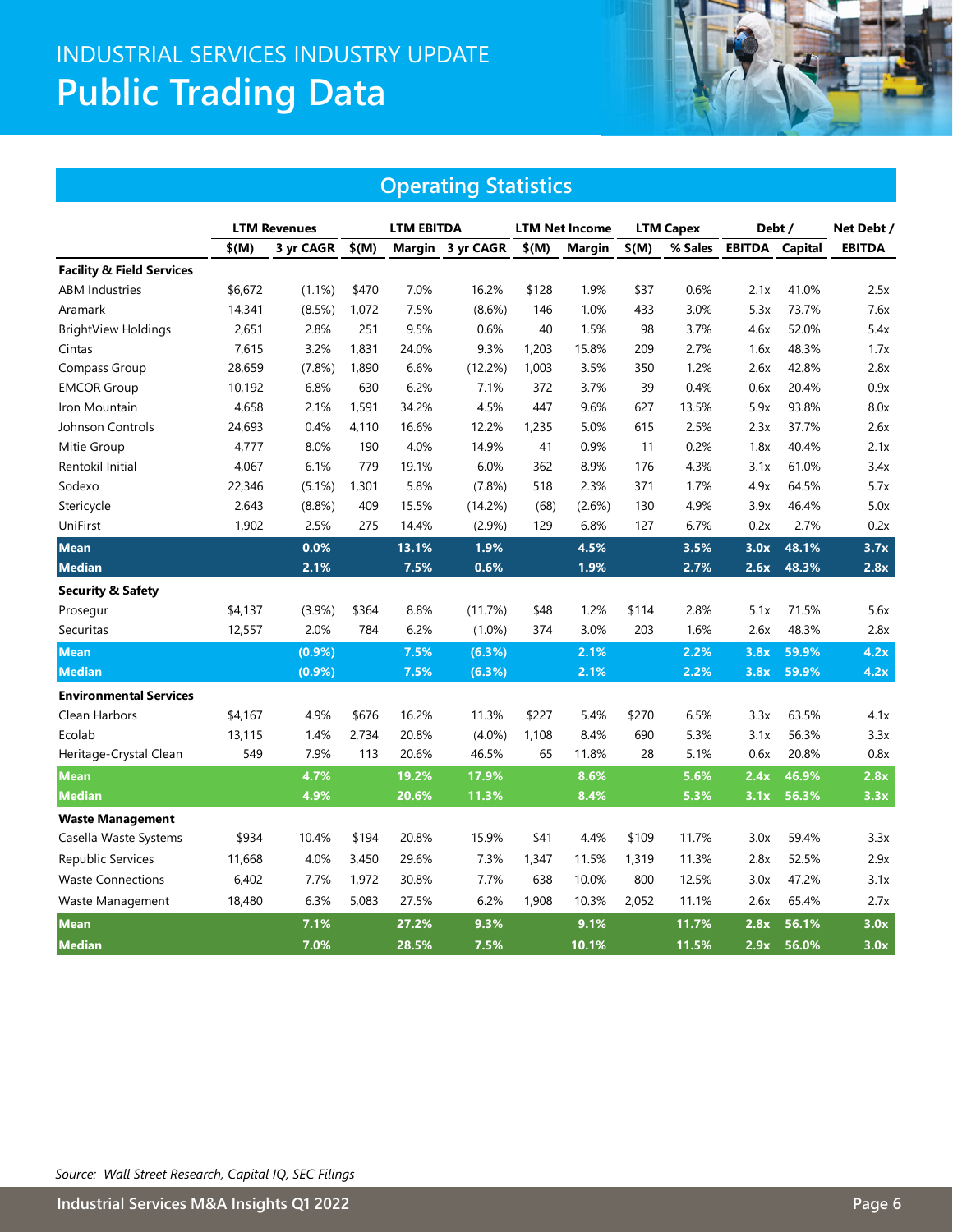# INDUSTRIAL SERVICES INDUSTRY UPDATE **Public Trading Data**



#### **Trading Multiples**

|                                      |          |         |         |             |           | <b>Total Enterprise Value /</b> |                 |            |               |            |            |         |
|--------------------------------------|----------|---------|---------|-------------|-----------|---------------------------------|-----------------|------------|---------------|------------|------------|---------|
|                                      | Price    | % 52-Wk | Market  | <b>Net</b>  | Tot. Ent. |                                 | <b>Revenues</b> |            | <b>EBITDA</b> | P / E      |            | Price / |
|                                      | 03/31/22 | High    | Cap     | <b>Debt</b> | Value     | <b>LTM</b>                      | <b>NFY</b>      | <b>LTM</b> | <b>NFY</b>    | <b>LTM</b> | <b>NFY</b> | Book    |
| <b>Facility &amp; Field Services</b> |          |         |         |             |           |                                 |                 |            |               |            |            |         |
| <b>ABM Industries</b>                | \$46.04  | 85%     | \$3,079 | \$1,105     | \$4,183   | 0.6x                            | 0.5x            | 8.9x       | 8.4x          | 24.5x      | 12.8x      | 1.7x    |
| Aramark                              | 37.60    | 92%     | 9,656   | 7,741       | 17,397    | 1.2x                            | 1.1x            | 16.2x      | 12.4x         | 66.2x      | 23.3x      | 3.5x    |
| <b>BrightView Holdings</b>           | 13.61    | 71%     | 1,351   | 1,311       | 2,662     | 1.0x                            | 1.0x            | 10.6x      | 8.6x          | 36.0x      | 10.4x      | 1.1x    |
| Cintas                               | 425.39   | 92%     | 43,567  | 2,997       | 46,564    | 6.1x                            | 5.7x            | 25.4x      | 22.7x         | 37.7x      | 35.6x      | 10.9x   |
| Compass Group                        | 21.69    | 91%     | 38,696  | 3,385       | 42,081    | 1.5x                            | 1.4x            | 22.3x      | 13.4x         | 38.6x      | 24.9x      | 6.0x    |
| <b>EMCOR Group</b>                   | 112.63   | 83%     | 5,932   | 32          | 5,964     | 0.6x                            | 0.6x            | 9.5x       | 8.5x          | 16.3x      | 13.7x      | 2.7x    |
| Iron Mountain                        | 55.41    | 98%     | 16,095  | 12,575      | 28,670    | 6.2x                            | 5.6x            | 18.0x      | 15.2x         | 36.2x      | 32.6x      | 18.8x   |
| Johnson Controls                     | 65.57    | 80%     | 46,055  | 10,081      | 56,136    | 2.3x                            | 2.1x            | 13.7x      | 13.9x         | 37.8x      | 19.7x      | 2.7x    |
| Mitie Group                          | 0.72     | 70%     | 1,026   | (14)        | 1,012     | 0.2x                            | 0.2x            | 5.3x       | 3.5x          | 14.7x      | 6.7x       | 2.8x    |
| Rentokil Initial                     | 6.91     | 79%     | 12,822  | 1,765       | 14,587    | 3.6x                            | 3.5x            | 18.7x      | 15.2x         | 35.6x      | 27.4x      | 9.5x    |
| Sodexo                               | 81.98    | 84%     | 11,979  | 4,408       | 16,387    | 0.7x                            | 0.7x            | 12.6x      | 9.0x          | 23.4x      | 16.0x      | 3.5x    |
| Stericycle                           | 58.92    | 74%     | 5,416   | 2,008       | 7,423     | 2.8x                            | 2.7x            | 18.2x      | 15.9x         | nmf        | 26.9x      | 2.3x    |
| UniFirst                             | 184.28   | 76%     | 3,474   | (373)       | 3,101     | 1.6x                            | 1.5x            | 11.3x      | 10.7x         | 27.2x      | 25.4x      | nmf     |
| <b>Mean</b>                          |          | 83%     |         |             |           | 2.2x                            | 2.0x            | 14.7x      | 12.1x         | 32.8x      | 21.2x      | 5.4x    |
| <b>Median</b>                        |          | 83%     |         |             |           | 1.5x                            | 1.4x            | 13.7x      | 12.4x         | 35.8x      | 23.3x      | 3.1x    |
| <b>Security &amp; Safety</b>         |          |         |         |             |           |                                 |                 |            |               |            |            |         |
| Prosegur                             | \$2.19   | 64%     | \$1,178 | \$1,381     | \$2,559   | 0.6x                            | 0.6x            | 7.0x       | 5.2x          | 24.4x      | 11.3x      | nmf     |
| Securitas                            | 11.40    | 68%     | 4,156   | 1,811       | 5,966     | 0.5x                            | 0.5x            | 7.6x       | 6.2x          | 11.1x      | 9.1x       | 1.9x    |
| <b>Mean</b>                          |          | 66%     |         |             |           | 0.5x                            | 0.6x            | 7.3x       | 5.7x          | 17.7x      | 10.2x      | 1.9x    |
| <b>Median</b>                        |          | 66%     |         |             |           | 0.5x                            | 0.6x            | 7.3x       | 5.7x          | 17.7x      | 10.2x      | 1.9x    |
| <b>Environmental Services</b>        |          |         |         |             |           |                                 |                 |            |               |            |            |         |
| Clean Harbors                        | \$111.64 | 94%     | \$6,074 | \$2,358     | \$8,432   | 2.0x                            | 1.9x            | 12.5x      | 10.2x         | 26.9x      | 24.2x      | 4.0x    |
| Ecolab                               | 176.56   | 74%     | 50,548  | 9,071       | 59,619    | 4.5x                            | 4.3x            | 21.8x      | 19.1x         | 46.0x      | 32.1x      | 7.0x    |
| Heritage-Crystal Clean               | 29.61    | 82%     | 717     | 23          | 739       | 1.3x                            | 1.3x            | 6.5x       | 7.0x          | 10.8x      | 13.3x      | nmf     |
| <b>Mean</b>                          |          | 83%     |         |             |           | 2.6x                            | 2.5x            | 13.6x      | 12.1x         | 27.9x      | 23.2x      | 5.5x    |
| <b>Median</b>                        |          | 82%     |         |             |           | 2.0x                            | 1.9x            | 12.5x      | 10.2x         | 26.9x      | 24.2x      | 5.5x    |
| <b>Waste Management</b>              |          |         |         |             |           |                                 |                 |            |               |            |            |         |
| Casella Waste Systems                | \$87.65  | 95%     | \$4,506 | \$624       | \$5,130   | 5.5x                            | 5.2x            | 26.4x      | 21.4x         | nmf        | 83.5x      | 10.7x   |
| Republic Services                    | 132.50   | 91%     | 41,842  | 9,897       | 51,739    | 4.4x                            | 4.2x            | 15.0x      | 13.0x         | 31.4x      | 27.7x      | 4.7x    |
| <b>Waste Connections</b>             | 139.70   | 99%     | 36,026  | 5,654       | 41,680    | 6.5x                            | 6.0x            | 21.1x      | 18.5x         | 57.3x      | 35.3x      | 5.2x    |
| Waste Management                     | 158.50   | 94%     | 65,803  | 13,334      | 79,137    | 4.3x                            | 4.2x            | 15.6x      | 14.3x         | 35.0x      | 27.5x      | 9.3x    |
| <b>Mean</b>                          |          | 95%     |         |             |           | 5.2x                            | 4.9x            | 19.5x      | 16.8x         | 41.2x      | 43.5x      | 7.5x    |
| <b>Median</b>                        |          | 94%     |         |             |           | 5.0x                            | 4.7x            | 18.4x      | 16.4x         | 35.0x      | 31.5x      | 7.2x    |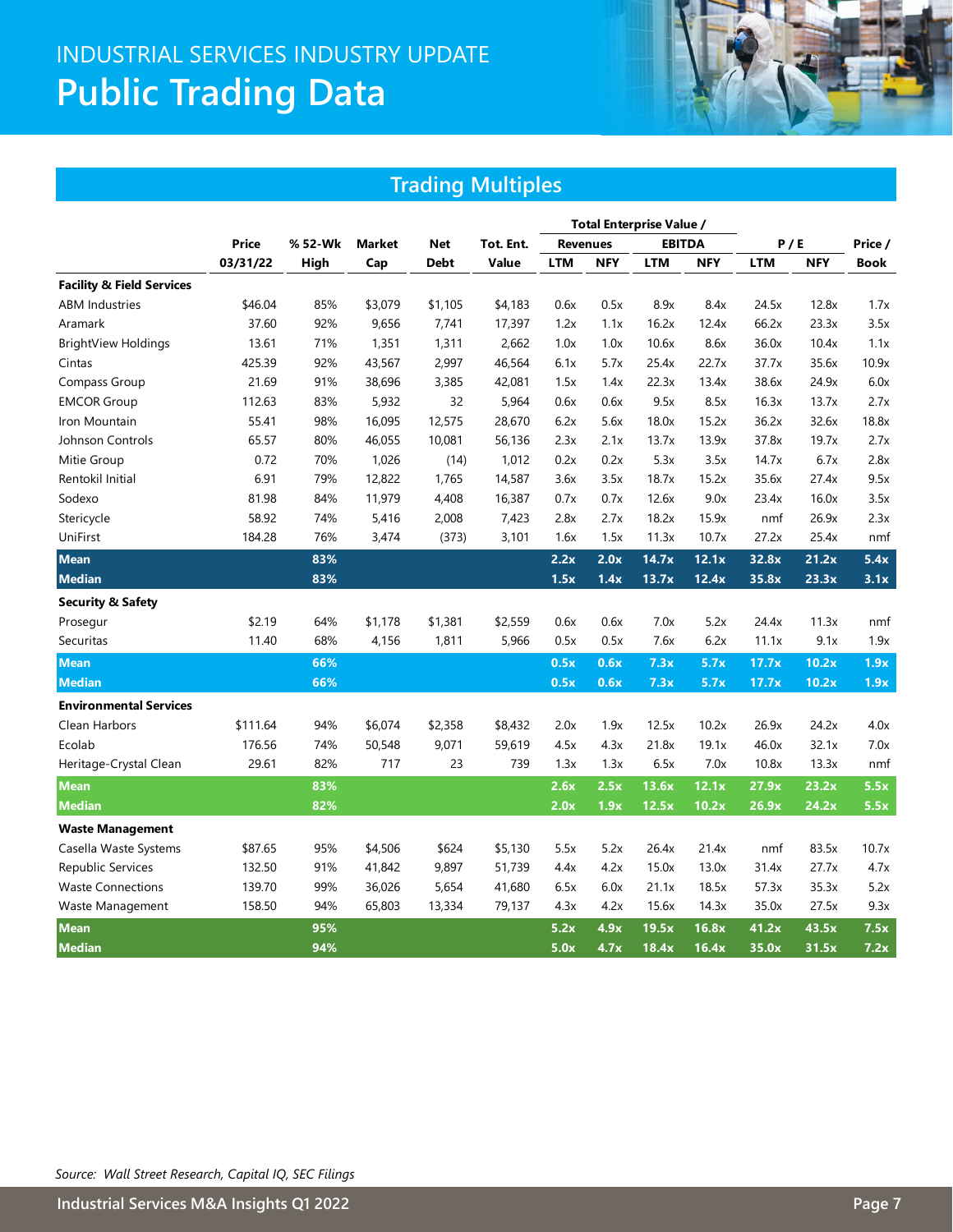# INDUSTRIAL SERVICES INDUSTRY UPDATE **Select Transactions**



|          | <b>Ann. Date Target (ownership)</b>                       | <b>Acquirer (ownership)</b>                             | <b>Segment</b>                    |
|----------|-----------------------------------------------------------|---------------------------------------------------------|-----------------------------------|
| 1/3/2022 | <b>TGM Wind Services</b>                                  | <b>Holt Wind Resources</b>                              | Facility & Field Svcs.            |
|          | 1/3/2022 FLSA (Blue Point Capital Partners)               | Summit Fire & Security (BlackRock Long Term Priv. Cap.) | Security & Safety                 |
|          | 1/4/2022 Watterson                                        | <b>Highview Capital</b>                                 | <b>Facility &amp; Field Svcs.</b> |
|          | 1/3/2022 TGM Wind Services                                | <b>Holt Wind Resources</b>                              | Facility & Field Svcs.            |
|          | 1/3/2022 FLSA (Blue Point Capital Partners)               | Summit Fire & Security (BlackRock Long Term Priv. Cap.) | Security & Safety                 |
|          | 1/4/2022 Watterson                                        | <b>Highview Capital</b>                                 | <b>Facility &amp; Field Svcs.</b> |
| 1/4/2022 | Liberty Waste                                             | LRS (Macquarie Asset Management)                        | Waste Management                  |
|          | 1/4/2022 IH Services                                      | <b>GDI Integrated Facility Services</b>                 | Facility & Field Svcs.            |
|          | 1/4/2022 Advance Catastrophe Technologies                 | Cotton Holdings (Sun Capital Partners)                  | Facility & Field Svcs.            |
| 1/4/2022 | Prevent                                                   | Barrier Companies (Lincolnshire Management)             | Security & Safety                 |
|          | 1/4/2022 Canadian Industrial Cleaning Divisionof Veolia   | Ortec Group                                             | <b>Environmental Sycs.</b>        |
|          | 1/5/2022 ACES Waste Management                            | York1                                                   | Waste Management                  |
|          | 1/5/2022 Assets of Discount Dumpsters and Dumpstars       | Meridian Waste (Warren Equity Partners)                 | Waste Management                  |
| 1/5/2022 | Norred & Associates                                       | Allied Universal (CDPQ)                                 | Security & Safety                 |
| 1/6/2022 | Haughton Environmental                                    | Quala (Advent International)                            | Facility & Field Svcs.            |
| 1/6/2022 | Sani-Kleen Tank Cleaning                                  | Quala (Advent International)                            | Facility & Field Svcs.            |
| 1/6/2022 | Tank Trailer Cleaning and AAA Trailer Services            | Quala (Advent International)                            | Facility & Field Svcs.            |
| 1/6/2022 | Shade Tree Service Company                                | <b>INTREN</b>                                           | Facility & Field Svcs.            |
|          | 1/6/2022 Advanced Service Solutions                       | Powerhouse (Lincolnshire Management)                    | Facility & Field Svcs.            |
| 1/7/2022 | Pump Service and Supply                                   | <b>Holland Pump</b>                                     | Facility & Field Svcs.            |
|          | 1/10/2022 Mijac Alarm                                     | Bay Alarm                                               | Security & Safety                 |
|          | 1/11/2022 Texas Water Management                          | TAS Environmental Services (Blue Point Cap. Partners)   | Waste Management                  |
|          | 1/12/2022 Clean Water Works (Market Square Equity Ptnrs.) | Capital Infrastructure Group                            | Facility & Field Svcs.            |
|          | 1/12/2022 A Cut Above Landscape Management                | Landscape Workshop (Carousel Capital)                   | Facility & Field Svcs.            |
|          | 1/13/2022 Nels Johnson Tree Experts                       | SavATree (Apax Partners)                                | Facility & Field Svcs.            |
|          | 1/13/2022 Structure Works                                 | CTSI (Wind Point Partners)                              | Security & Safety                 |
|          | 1/17/2022 Bozeman Tree, Lawn & Pest                       | SavATree (Apax Partners)                                | Facility & Field Svcs.            |
|          | 1/18/2022 Performance Landscapes                          | BrightView Holdings (NYSE:BV)                           | Facility & Field Svcs.            |
|          | 1/18/2022 C&M Garage Doors                                | <b>OnPoint (Harvest Partners)</b>                       | Facility & Field Svcs.            |
|          | 1/18/2022 Henry Smith Plumbing, Heating & Cooling         | Heartland Home Services (The Jordan Company)            | Facility & Field Svcs.            |
|          | 1/19/2022 Enviroscapes                                    | Schill Grounds Management (Argonne Capital Group)       | Facility & Field Svcs.            |
|          | 1/21/2022 Specialized Elevator (CIVC Partners)            | 3 Phase Elevator (Berkshire Partners)                   | Facility & Field Svcs.            |
|          | 1/25/2022 Fire-Tec Aero Systems                           | SK AeroSafety Group (LLCP)                              | Security & Safety                 |
|          | 1/25/2022 Nationwide Truck Service                        | FleetPride (American Securities)                        | Facility & Field Svcs.            |
|          | 1/28/2022 Peak Environmental                              | Nova Group                                              | Environmental Svcs.               |
|          | 1/31/2022 TRICOM Facility Services                        | Dexterra Group (TSX:DXT)                                | Facility & Field Svcs.            |
| 2/1/2022 | Lueders                                                   | SavATree (Apax Partners)                                | Facility & Field Svcs.            |
| 2/1/2022 | Island Recycling                                          | DTG Recycle                                             | Waste Management                  |
| 2/1/2022 | <b>Superior Fire Control</b>                              | Dynamic Well Control                                    | Security & Safety                 |

#### **Represents platform acquisition**

*Source: Wall Street Research, Capital IQ, SEC Filings*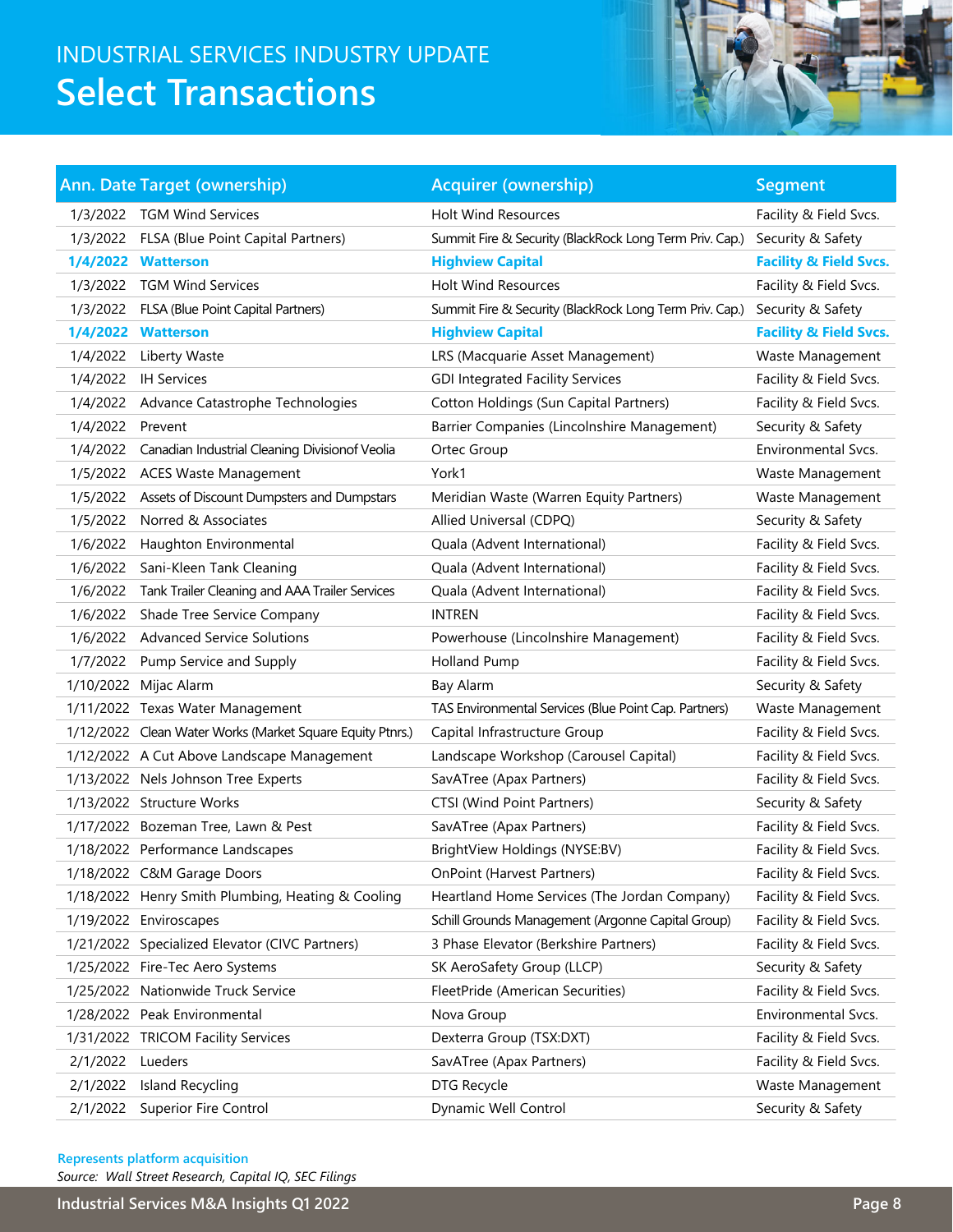# INDUSTRIAL SERVICES INDUSTRY UPDATE **Select Transactions**



|                   | Ann. Date Target (ownership)                                  | <b>Acquirer (ownership)</b>                        | <b>Segment</b>                    |
|-------------------|---------------------------------------------------------------|----------------------------------------------------|-----------------------------------|
|                   | 2/2/2022 We Get Gutters Clean                                 | Mr. Gutter Cleaner                                 | Facility & Field Svcs.            |
|                   | 2/3/2022 River City Waste Services                            | Republic Services (NYSE:RSG)                       | Waste Management                  |
|                   | 2/4/2022 Window Doctors                                       | Krystal Klean                                      | Facility & Field Svcs.            |
|                   | 2/7/2022 Medical Waste                                        | Sharps Compliance (NasdaqCM:SMED)                  | Waste Management                  |
|                   | 2/7/2022 Solid State Elevator                                 | D&D Elevator (Arcline Investment Management)       | Facility & Field Svcs.            |
|                   | 2/7/2022 Greenscape                                           | Landscape Workshop (Carousel Capital)              | Facility & Field Svcs.            |
|                   | 2/8/2022 Elite Maintenance Services                           | Sweeping Corporation of America (Warburg Pincus)   | Facility & Field Svcs.            |
|                   | 2/8/2022 Great Northern Recycling                             | Scotia Recycling                                   | Waste Management                  |
|                   | 2/9/2022 Cal Micro Recycling                                  | <b>Tide Rock Holdings</b>                          | <b>Waste Management</b>           |
|                   | 2/10/2022 Brampton Tree Services & Arborist                   | <b>Uproot Tree Removal Services</b>                | Facility & Field Svcs.            |
|                   | 2/11/2022 Integrity Tree Care                                 | SavATree (Apax Partners)                           | Facility & Field Svcs.            |
|                   | 2/15/2022 Halley Elevator                                     | 3 Phase Elevator (Berkshire Partners)              | Facility & Field Svcs.            |
|                   | 2/15/2022 Assets of NE US-Based Provider of Waste Services    | Quest Resource Holding Corp. (NasdaqCM:QRHC)       | Environmental Svcs.               |
|                   | 2/16/2022 Winter Services                                     | BrightView Holdings (NYSE:BV)                      | Facility & Field Svcs.            |
|                   | 2/16/2022 Peterson Cleaning                                   | Kleen-Tech Services                                | Facility & Field Svcs.            |
|                   | 2/16/2022 A-1 Striping                                        | Sweeping Corporation of America (Warburg Pincus)   | Facility & Field Svcs.            |
|                   | 2/17/2022 Matson Alarm                                        | Pye Barker Fire & Safety (Atlas Partners)          | Security & Safety                 |
|                   | 2/18/2022 NatureScape                                         | BrightView Holdings (NYSE:BV)                      | Facility & Field Svcs.            |
|                   | 2/22/2022 Intermountain Plantings                             | BrightView Holdings (NYSE:BV)                      | Facility & Field Svcs.            |
| 2/22/2022 Pro-Vac |                                                               | <b>Gallant Capital Partners</b>                    | <b>Facility &amp; Field Svcs.</b> |
|                   | 2/22/2022 Dickson Sweeping                                    | Sweeping Corporation of America (Warburg Pincus)   | Facility & Field Svcs.            |
|                   | 2/23/2022 Advanced Service Solutions                          | Powerhouse Retail Services (Lincolnshire)          | Facility & Field Svcs.            |
|                   | 2/24/2022 Contract Sweeping Svcs. Assets (Broadtree Partners) | Sweeping Corporation of America (Warburg Pincus)   | Facility & Field Svcs.            |
|                   | 2/24/2022 Premier Waste Services                              | <b>FCC Environmental Services</b>                  | Waste Management                  |
|                   | 3/1/2022 Triad Service Solutions                              | <b>Tide Rock Holdings</b>                          | <b>Facility &amp; Field Svcs.</b> |
|                   | 3/2/2022 Northstar Pulp and Paper                             | Casella Waste Systems (NasdaqGS:CWST)              | Waste Management                  |
|                   | 3/3/2022 Société des Métaux Recyclés                          | Integrated Metal Recycling                         | Waste Management                  |
|                   | 3/8/2022 Agua Drill International                             | Blue Wolf Performance Solutions (Dorilton Capital) | Facility & Field Svcs.            |
|                   | 3/8/2022 Assets of Triad Waste                                | Meridian Waste (Warren Equity Partners)            | Waste Management                  |
| 3/8/2022          | Assets of Pinnacle Waste                                      | Meridian Waste (Warren Equity Partners)            | Waste Management                  |
| 3/8/2022          | Mid-America Recycling                                         | Schupan & Sons                                     | Waste Management                  |
| 3/9/2022          | <b>Battery Solutions</b>                                      | Retriev Technologies                               | Waste Management                  |
|                   | 3/10/2022 Smart Care Equipment Solutions (Audax PE)           | Zone Climate Services (Wind Point Partners)        | Facility & Field Svcs.            |
|                   | 3/15/2022 S.P. McClenahan                                     | <b>Bartlett Tree Experts</b>                       | Facility & Field Svcs.            |
|                   | 3/17/2022 Fox Tree Service                                    | <b>Bartlett Tree Experts</b>                       | Facility & Field Svcs.            |
|                   | 3/22/2022 Assets of Portville Truck Auto Repair               | FleetPride (American Securities)                   | Facility & Field Svcs.            |
|                   | 3/24/2022 Choice Security Services                            | Pye Barker Fire & Safety (Atlas Partners)          | Security & Safety                 |

*Source: Wall Street Research, Capital IQ, SEC Filings* **Represents platform acquisition**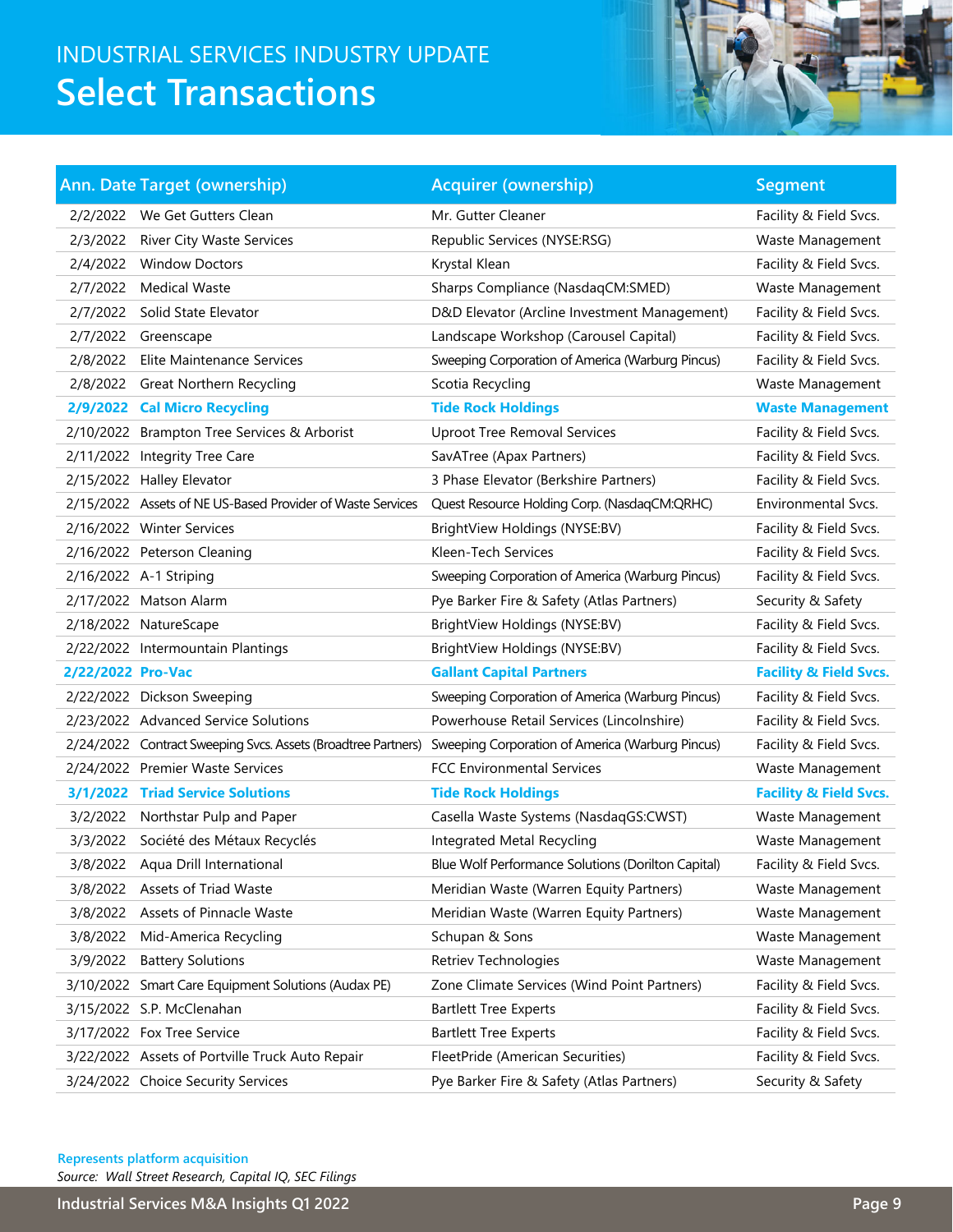# INDUSTRIAL SERVICES INDUSTRY UPDATE **Industrial Services Leadership Team**



**Mark Streekstra** Managing Director mstreekstra@chartercapitalpartners.com

Mark Streekstra has more than 14 years of diversified financial and advisory experience across a variety of industries including manufacturing, professional services, and various technology sectors. Through his career in investment banking, corporate development, and corporate finance, he has developed a reputation as a trusted business advisor who prides himself on delivering results through a client focused approach.

Prior to joining Charter Capital Partners, Mark led Corporate Development at Chamberlain Group, a Chicago-based global leader in access solutions, where he was responsible for all inorganic growth activity including acquisitions, minority investments, strategic partnership and divestitures. Mark has also held several positions at Accenture, most recently in Corporate Development, where he helped identify and execute M&A transactions with total enterprise value in excess of \$600 million.

Mark graduated with honors from Hope College, earning his BA in Management and Accounting.



**Zach Wiersma** Vice President zwiersma@chartercapitalpartners.com

Zach is a Vice President in the Mergers and Acquisitions practice. Zach has transaction experience across a variety of industries, including facilities services, business services, diversified industrials, and specialty contracting services.

His investment banking experience includes merger and acquisition advisory, private capital raising, and strategic consulting for privately-held and familyowned businesses as well as divisions of large private and publicly-held corporate entities. He has advised businesses ranging in size from \$10 million to \$500 million of enterprise value.

Prior to joining Charter, Zach was an Associate at a Chicago-based middle market investment bank, serving clients across a variety of industries.

He is a board member of the Junior Achievement Associate Leadership Board.

Zach earned a BA in Finance from Michigan State University, graduating with honors. He has attained FINRA securities registrations including the Series 63 & 79.



*Transactions were performed by principals of Charter acting in their capacity as registered representatives of M&A Securities Group, Inc., Member FINRA/SiPC, a separate entity from Charter Capital Partners.*